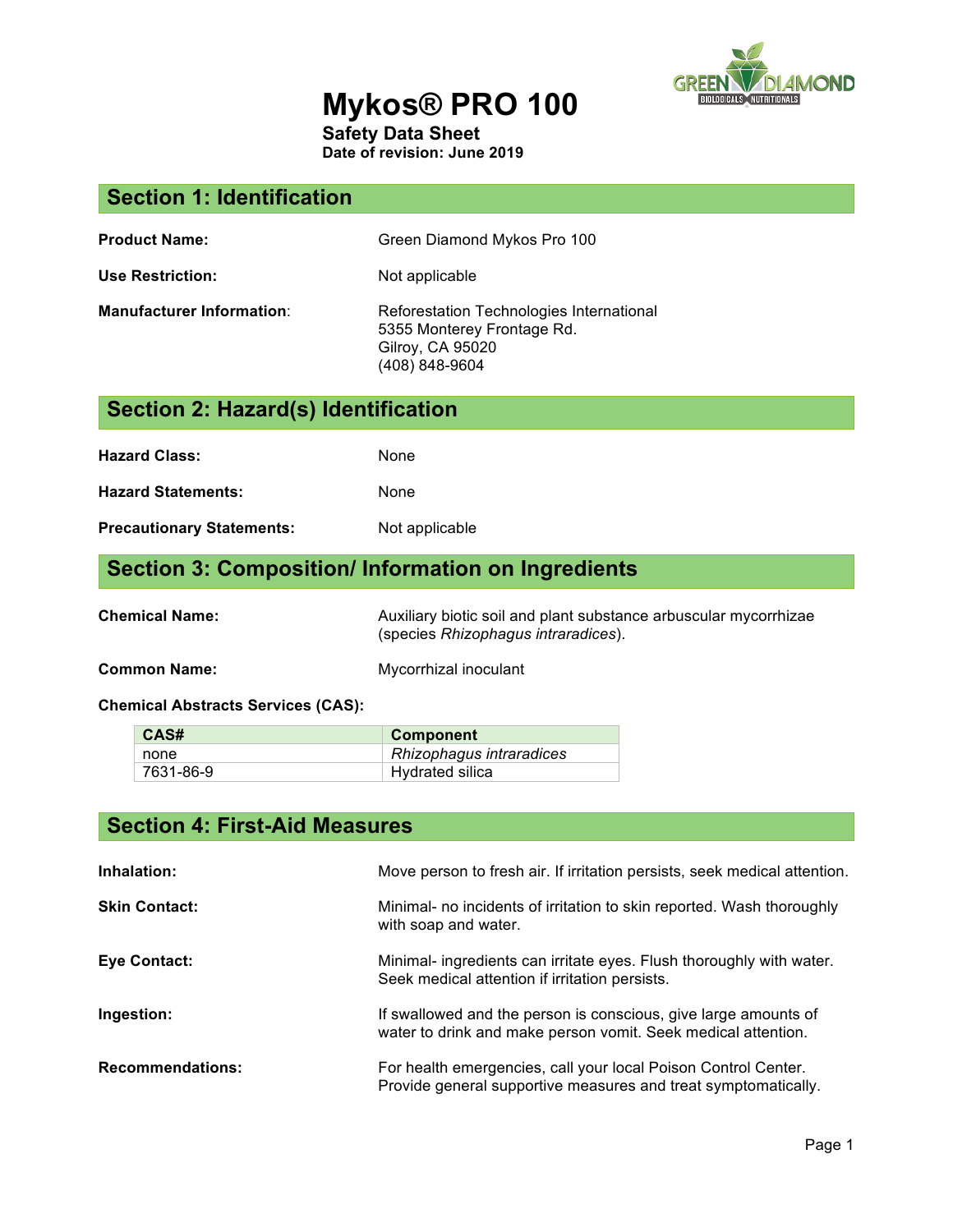#### **Section 5: Fire-Fighting Measures**

| <b>Extinguishing Equipment:</b>      | Water, sand or fine earth. Steam smothering can be used in<br>relatively small enclosures. Material is essentially non-flammable.                                                                           |
|--------------------------------------|-------------------------------------------------------------------------------------------------------------------------------------------------------------------------------------------------------------|
| <b>Hazardous Combustion:</b>         | None                                                                                                                                                                                                        |
| <b>Special Protective Equipment:</b> | Wear full protective clothing and self-contained breathing apparatus.<br>Use agents appropriate to surrounding materials to extinguish fire.<br>Evacuate downwind if large quantities are involved in fire. |

#### **Section 6: Accidental Release Measures**

| <b>Emergency Procedures:</b> | Sweep up and scoop into container for reuse, recycle or disposal.<br>Keep out of all waterways.                                                                                                      |
|------------------------------|------------------------------------------------------------------------------------------------------------------------------------------------------------------------------------------------------|
| <b>Cleanup Procedures:</b>   | Apply soil amendment to field. If product is contaminated, dispose of<br>in an approved landfill disposal facility in accordance with applicable<br>federal, state, provincial or local regulations. |

### **Section 7: Handling and Storage**

| <b>Safe Handling:</b> |  |
|-----------------------|--|
|-----------------------|--|

**Safe Handling:** Wear mask when handling.

Safe Storage: Safe Store in cool dry place.

#### **Section 8: Exposure Controls/ Personal Protection**

**Engineering Controls:** Not applicable

**Recommendations:** No protection normally required.

#### **Section 9: Physical and Chemical Properties**

| Appearance:                          | 15-30 mesh granules, color light brown. |
|--------------------------------------|-----------------------------------------|
| Odor:                                | No appreciable odor level               |
| <b>Odor Threshold:</b>               | Not applicable                          |
| pH:                                  | Not applicable                          |
| <b>Melting point/Freezing point:</b> | Not applicable                          |
| <b>Flash point:</b>                  | Not applicable                          |
| <b>Evaporation rate:</b>             | Not applicable                          |
| <b>Flammability (Solid gas):</b>     | Not applicable                          |
| <b>Upper/Lower flammability or</b>   |                                         |
| explosive limits:                    | Not applicable                          |
| Vapor pressure:                      | Not applicable                          |
| <b>Relative density:</b>             | Not applicable                          |
| Solubility:                          | Not applicable                          |
| <b>Auto-ignition temperature:</b>    | Not applicable                          |
| <b>Decomposition temperature:</b>    | Not applicable                          |
| <b>Viscosity:</b>                    | Not applicable                          |
| <b>Specific Gravity:</b>             | 1.2 to $1.5$                            |

#### **Section 10: Stability and Reactivity**